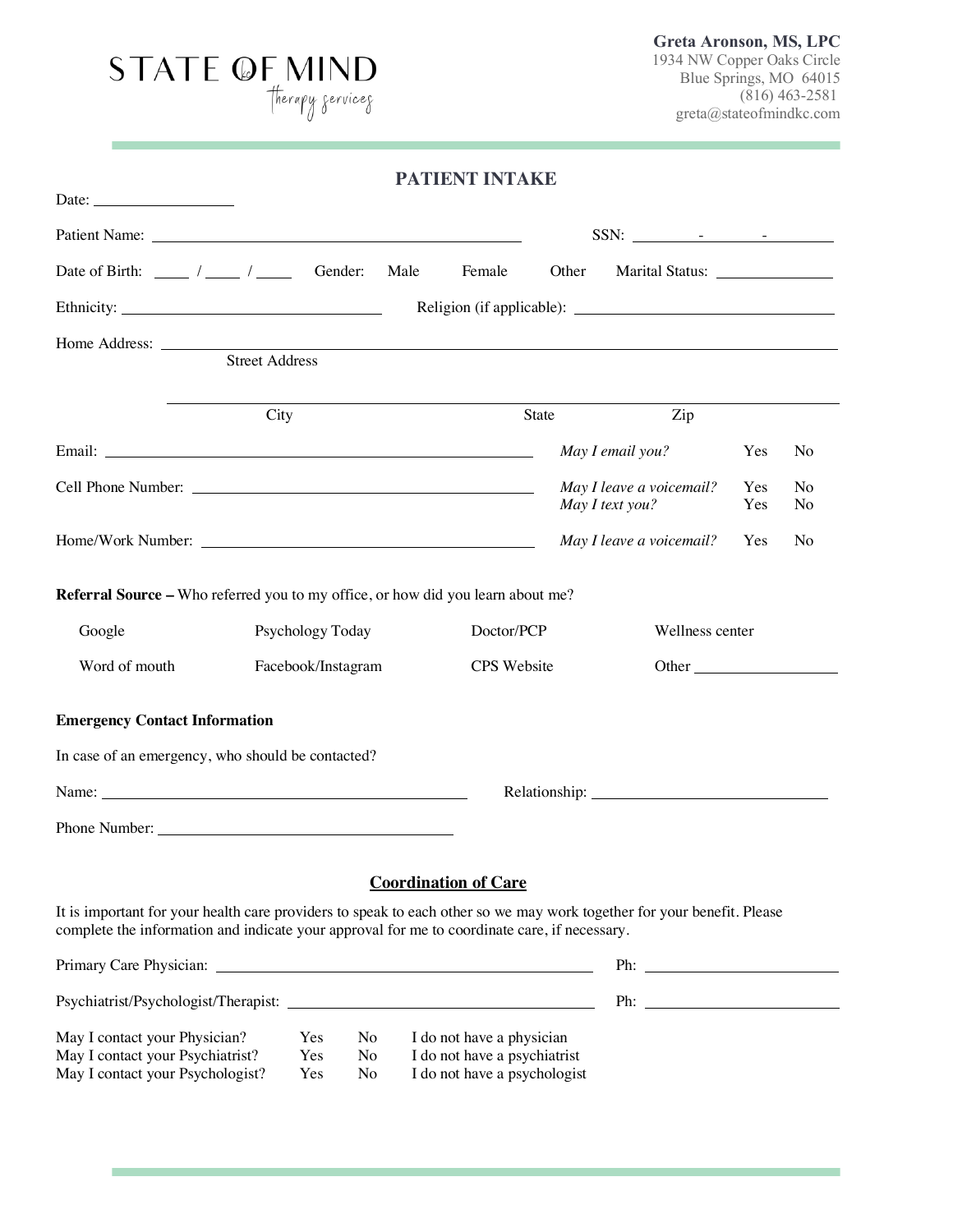| <b>History Information</b>                                                                                                                                                                                                          |               |  |  |  |  |  |  |
|-------------------------------------------------------------------------------------------------------------------------------------------------------------------------------------------------------------------------------------|---------------|--|--|--|--|--|--|
| Completing the following information as thoroughly as possible will help your therapist provide you the best<br>treatment.                                                                                                          |               |  |  |  |  |  |  |
| Who is providing the history information?<br>The patient<br>The patient's guardian                                                                                                                                                  | Other: $\_\_$ |  |  |  |  |  |  |
| Please describe the current complaint or problem or reason for appointment as specifically as you can, in your own words:                                                                                                           |               |  |  |  |  |  |  |
| How long have you experienced this problem, or when did you first notice it?                                                                                                                                                        |               |  |  |  |  |  |  |
|                                                                                                                                                                                                                                     |               |  |  |  |  |  |  |
| Check all words/phrases that describe what you are experiencing and explain if possible.                                                                                                                                            |               |  |  |  |  |  |  |
| Depression/Sad/Down League and Sales and Sales and Sales and Sales and Sales and Sales and Sales and Sales and Sales and Sales and Sales and Sales and Sales and Sales and Sales and Sales and Sales and Sales and Sales and S      |               |  |  |  |  |  |  |
|                                                                                                                                                                                                                                     |               |  |  |  |  |  |  |
|                                                                                                                                                                                                                                     |               |  |  |  |  |  |  |
| High/Low energy level <u>example</u> and the same of the same of the same of the same of the same of the same of the same of the same of the same of the same of the same of the same of the same of the same of the same of the sa |               |  |  |  |  |  |  |
|                                                                                                                                                                                                                                     |               |  |  |  |  |  |  |
|                                                                                                                                                                                                                                     |               |  |  |  |  |  |  |
|                                                                                                                                                                                                                                     |               |  |  |  |  |  |  |
|                                                                                                                                                                                                                                     |               |  |  |  |  |  |  |
| Anxious/Nervous/Tense Learning and the contract of the contract of the contract of the contract of the contract of the contract of the contract of the contract of the contract of the contract of the contract of the contrac      |               |  |  |  |  |  |  |
|                                                                                                                                                                                                                                     |               |  |  |  |  |  |  |
|                                                                                                                                                                                                                                     |               |  |  |  |  |  |  |
| Muscle tensions, aches, etc.                                                                                                                                                                                                        |               |  |  |  |  |  |  |
| Sleep problems                                                                                                                                                                                                                      |               |  |  |  |  |  |  |
|                                                                                                                                                                                                                                     |               |  |  |  |  |  |  |
|                                                                                                                                                                                                                                     |               |  |  |  |  |  |  |
|                                                                                                                                                                                                                                     |               |  |  |  |  |  |  |
| Angry/Irritable experience and the state of the state of the state of the state of the state of the state of the state of the state of the state of the state of the state of the state of the state of the state of the state      |               |  |  |  |  |  |  |
|                                                                                                                                                                                                                                     |               |  |  |  |  |  |  |
|                                                                                                                                                                                                                                     |               |  |  |  |  |  |  |
| Decreased motivation experience and the set of the set of the set of the set of the set of the set of the set of the set of the set of the set of the set of the set of the set of the set of the set of the set of the set of      |               |  |  |  |  |  |  |
|                                                                                                                                                                                                                                     |               |  |  |  |  |  |  |
|                                                                                                                                                                                                                                     |               |  |  |  |  |  |  |
|                                                                                                                                                                                                                                     |               |  |  |  |  |  |  |
|                                                                                                                                                                                                                                     |               |  |  |  |  |  |  |
|                                                                                                                                                                                                                                     |               |  |  |  |  |  |  |
| Hearing voices/Seeing things expression of the state of the state of the state of the state of the state of the state of the state of the state of the state of the state of the state of the state of the state of the state       |               |  |  |  |  |  |  |
| People are out to get me or hurt me                                                                                                                                                                                                 |               |  |  |  |  |  |  |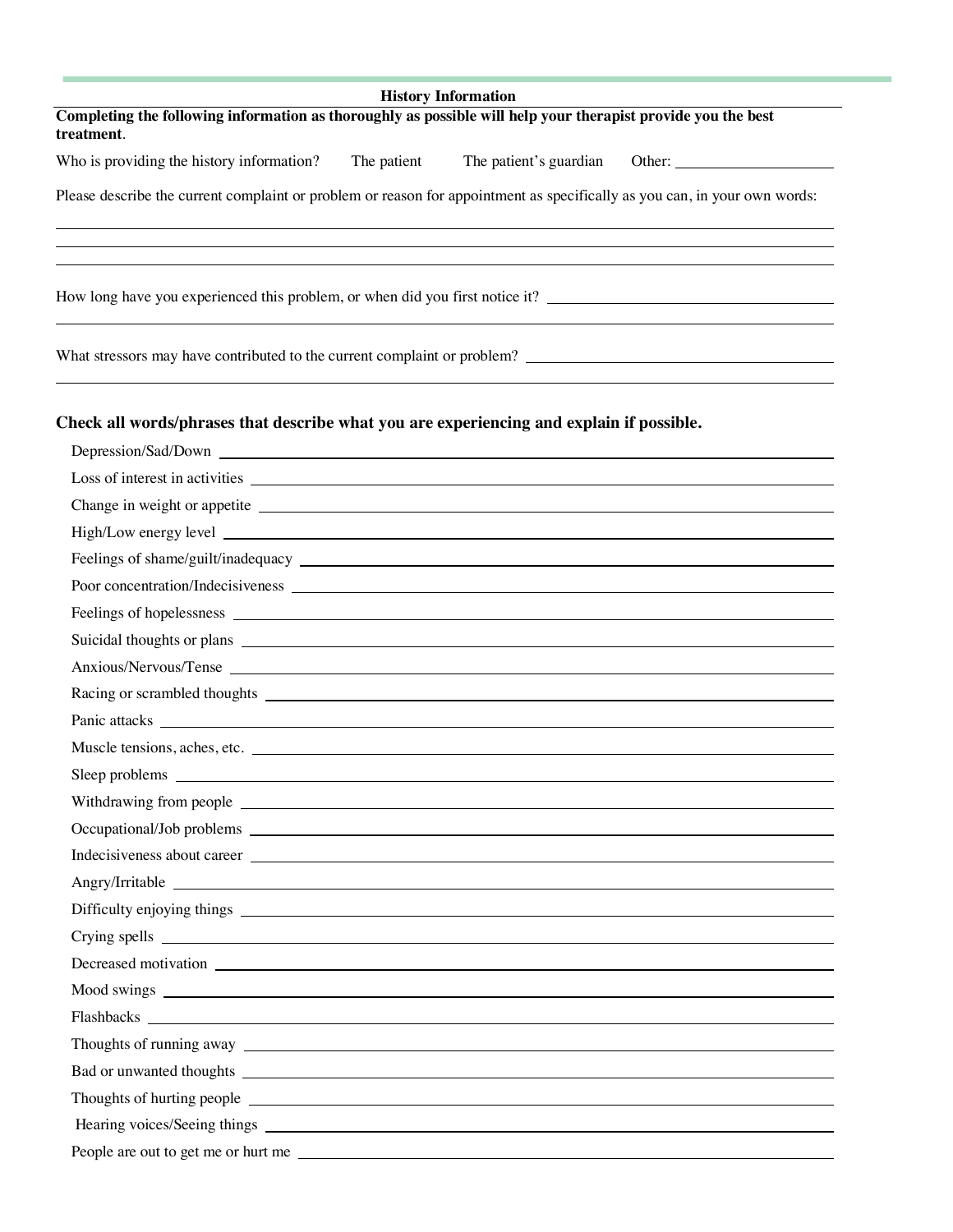| Are you currently experiencing thoughts of harming either yourself or someone else?<br>Have you in the past experienced thoughts of harming either yourself or someone else? | Yes<br>Yes   | No<br>No       |
|------------------------------------------------------------------------------------------------------------------------------------------------------------------------------|--------------|----------------|
|                                                                                                                                                                              |              |                |
| <b>Treatment History</b>                                                                                                                                                     |              |                |
| Previous psychiatric diagnoses/dates of diagnoses: _____________________________                                                                                             |              |                |
| Previous Outpatient counseling and/or psychotherapy?<br>Yes<br>N <sub>0</sub>                                                                                                |              |                |
|                                                                                                                                                                              |              |                |
| Previous Psychiatric hospital admissions? Yes<br>N <sub>o</sub>                                                                                                              |              |                |
|                                                                                                                                                                              |              |                |
| Suicide attempts?<br>Yes                                                                                                                                                     |              |                |
|                                                                                                                                                                              |              |                |
| List any current, or past, medications. (You may provide the information on another sheet of paper if you need more space.)                                                  |              |                |
| Medication & Dose<br>Reason for Taking<br>Date                                                                                                                               |              | Response       |
|                                                                                                                                                                              |              |                |
|                                                                                                                                                                              |              |                |
| <b>Medical History</b>                                                                                                                                                       |              |                |
|                                                                                                                                                                              |              |                |
| Other health concerns, serious illnesses, conditions, or major operations requiring hospitalization during your life time:                                                   |              |                |
| If yes, did you lose consciousness?<br>Have you experienced any head injuries?<br>Yes<br>No                                                                                  | Yes          | N <sub>o</sub> |
| Details:                                                                                                                                                                     |              |                |
| Have you experienced convulsions or seizures?<br>Yes<br>No                                                                                                                   |              |                |
| How would you rate your current physical health?<br>Excellent<br>Very Good<br>Good                                                                                           | Fair<br>Poor | Very Poor      |
| What was the date of your last physical or routine health check up?<br><u> 1980 - Andrea Station Barbara, amerikan per</u>                                                   |              |                |
| <b>Substance Abuse History</b>                                                                                                                                               |              |                |
| Are you currently or have you ever struggled with substance abuse? (alcohol, tobacco, marijuana, caffeine, or other)                                                         |              |                |
| Yes<br>No                                                                                                                                                                    |              |                |
| Have you ever tried to cut down on your drinking or drug use?<br>No<br>Yes                                                                                                   |              |                |
| Are you annoyed when people ask you about your drinking or drug use?<br>Yes<br>No                                                                                            |              |                |
| Do you ever feel guilty about your drinking or drug use?<br>Yes<br>No                                                                                                        |              |                |
| Do you ever take a morning eye-opener of drink or drug?<br>Yes<br>No                                                                                                         |              |                |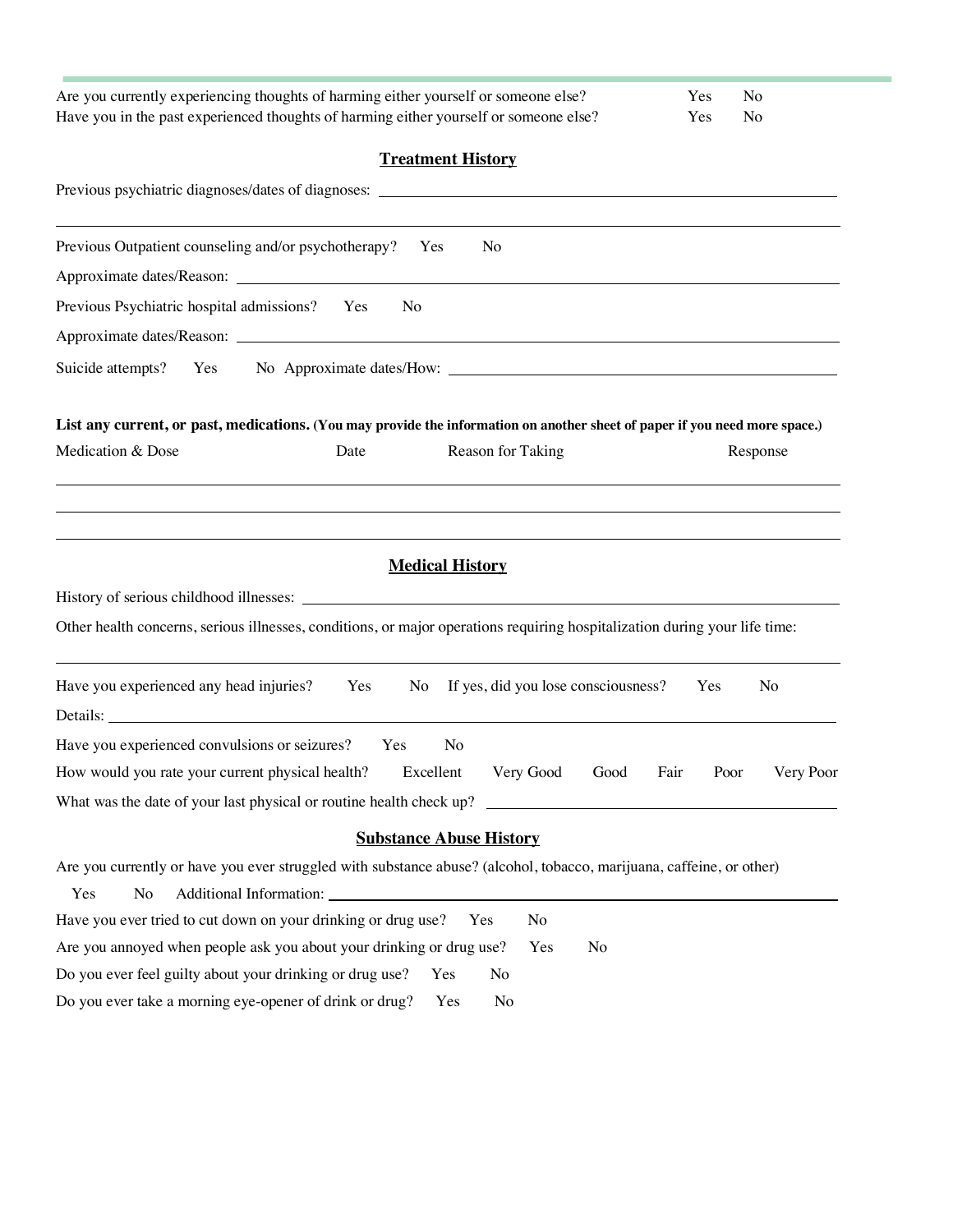|                                                                                                                                                                                                                                | <b>Family History</b>                   |                        |        |                                                                                                                                                                                                                                               |                         |
|--------------------------------------------------------------------------------------------------------------------------------------------------------------------------------------------------------------------------------|-----------------------------------------|------------------------|--------|-----------------------------------------------------------------------------------------------------------------------------------------------------------------------------------------------------------------------------------------------|-------------------------|
|                                                                                                                                                                                                                                | Raised by:                              | Mother                 | Father | Step-Mother<br>Other contains the containing of the containing of the contact of the contact of the contact of the contact of the contact of the contact of the contact of the contact of the contact of the contact of the contact of the co | Step-Father             |
| Describe your relationship with parent figures (good, fair, poor, close, distant, etc):                                                                                                                                        |                                         |                        |        |                                                                                                                                                                                                                                               |                         |
|                                                                                                                                                                                                                                |                                         |                        |        |                                                                                                                                                                                                                                               |                         |
|                                                                                                                                                                                                                                |                                         |                        |        |                                                                                                                                                                                                                                               |                         |
| Other: example, the contract of the contract of the contract of the contract of the contract of the contract of the contract of the contract of the contract of the contract of the contract of the contract of the contract o |                                         |                        |        |                                                                                                                                                                                                                                               |                         |
|                                                                                                                                                                                                                                |                                         |                        |        |                                                                                                                                                                                                                                               |                         |
| List your siblings and describe your relationship with them:                                                                                                                                                                   |                                         |                        |        |                                                                                                                                                                                                                                               |                         |
| First Name                                                                                                                                                                                                                     | Age                                     | Gender                 |        | Nature of Relationship                                                                                                                                                                                                                        |                         |
|                                                                                                                                                                                                                                |                                         |                        |        |                                                                                                                                                                                                                                               |                         |
|                                                                                                                                                                                                                                |                                         |                        |        |                                                                                                                                                                                                                                               |                         |
|                                                                                                                                                                                                                                |                                         |                        |        |                                                                                                                                                                                                                                               |                         |
| Any family history of substance abuse, mental illness, suicide, or violence?                                                                                                                                                   |                                         |                        |        |                                                                                                                                                                                                                                               |                         |
|                                                                                                                                                                                                                                | <b>Marital and Relationship History</b> |                        |        |                                                                                                                                                                                                                                               |                         |
| Which best describes your marital status?                                                                                                                                                                                      | Married, Date: ________                 |                        |        | Never Married                                                                                                                                                                                                                                 | Widowed, Date: ________ |
| If you are married please briefly describe nature of your marital relationship: ______________________________                                                                                                                 | Separated, Date:                        |                        |        | Divorced, Date:                                                                                                                                                                                                                               |                         |
| If you are married, which best describes your marital satisfaction? Poor                                                                                                                                                       |                                         |                        | Fair   | Good<br>Great                                                                                                                                                                                                                                 |                         |
| Please list any previous marriages/significant relationships, including current:                                                                                                                                               |                                         |                        |        |                                                                                                                                                                                                                                               |                         |
|                                                                                                                                                                                                                                |                                         |                        |        |                                                                                                                                                                                                                                               |                         |
| First Name                                                                                                                                                                                                                     | Dates                                   | Nature of Relationship |        |                                                                                                                                                                                                                                               |                         |
|                                                                                                                                                                                                                                |                                         |                        |        |                                                                                                                                                                                                                                               |                         |
|                                                                                                                                                                                                                                |                                         |                        |        |                                                                                                                                                                                                                                               |                         |
|                                                                                                                                                                                                                                |                                         |                        |        |                                                                                                                                                                                                                                               |                         |
| Yes<br>No                                                                                                                                                                                                                      | If yes, complete the following:         |                        |        |                                                                                                                                                                                                                                               |                         |
| <b>First Name</b>                                                                                                                                                                                                              | Age                                     | Gender                 |        | Nature of Relationship                                                                                                                                                                                                                        |                         |
|                                                                                                                                                                                                                                |                                         |                        |        |                                                                                                                                                                                                                                               |                         |
| Do you have children?                                                                                                                                                                                                          |                                         |                        |        |                                                                                                                                                                                                                                               |                         |
|                                                                                                                                                                                                                                |                                         |                        |        |                                                                                                                                                                                                                                               |                         |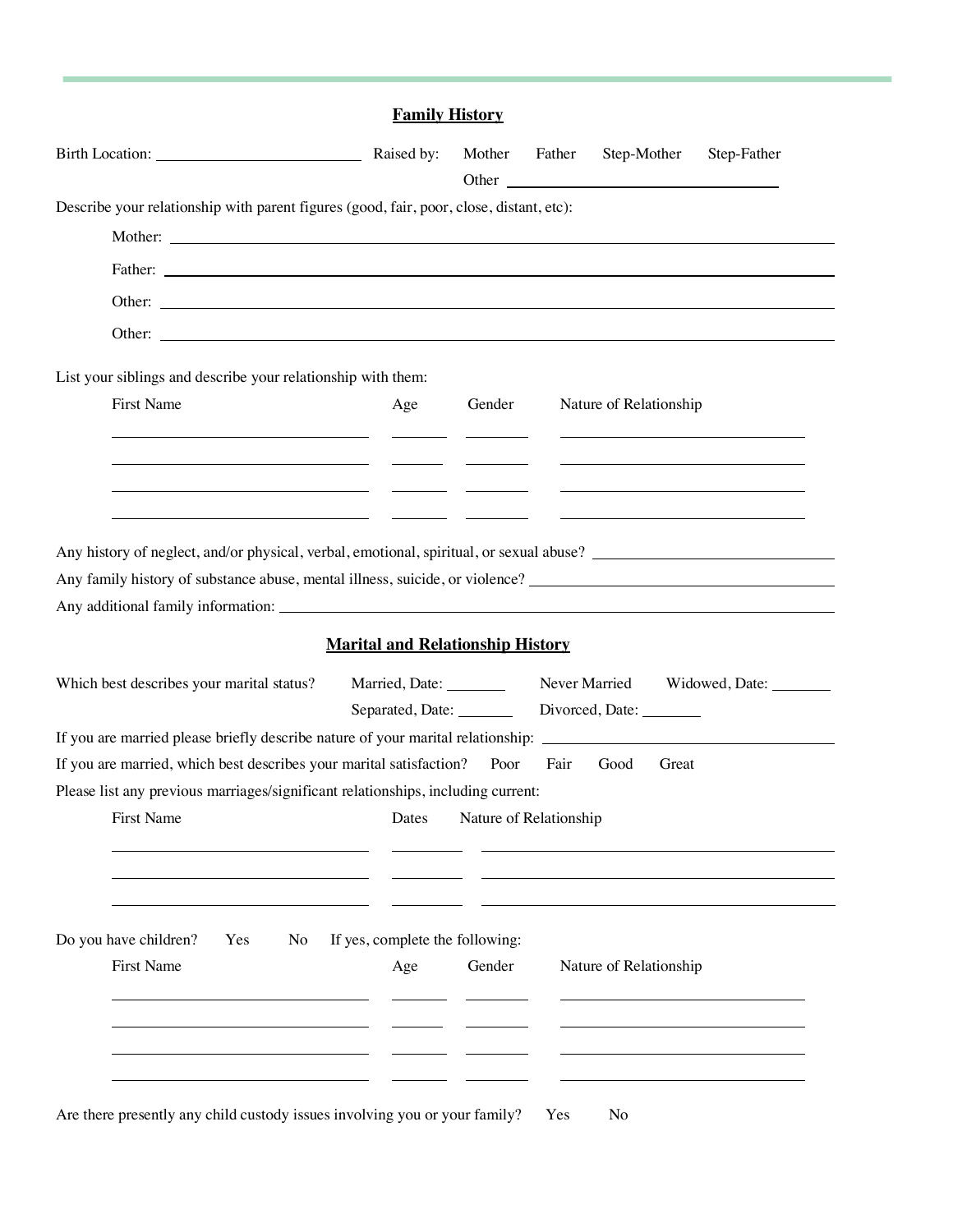# **Social History**

| How would you describe your social support network: ____________________________                                                     |  |
|--------------------------------------------------------------------------------------------------------------------------------------|--|
|                                                                                                                                      |  |
|                                                                                                                                      |  |
|                                                                                                                                      |  |
| How important are religious/spiritual issues to you?<br>Not Important<br>Somewhat Important<br>Very Important                        |  |
| <b>Educational History</b>                                                                                                           |  |
| When attending school were you:<br>In regular classes<br>Home Study<br>Special classes                                               |  |
|                                                                                                                                      |  |
|                                                                                                                                      |  |
| Give any additional important educational information (i.e. Did you like school?): ___________________________                       |  |
| <b>Occupational History</b>                                                                                                          |  |
| What is your current employment status?<br>Employed Full-Time<br><b>Employed Part-time</b><br>Unemployed<br>Self-employed<br>Student |  |
|                                                                                                                                      |  |
| How would you describe your job satisfaction:<br>Fair<br>Good<br>Poor<br>Great                                                       |  |
| How would you describe your job performance:<br>Poor<br>Great<br>Fair<br>Good                                                        |  |
| What type of employment or training have you had previous to your current occupation?                                                |  |
| <b>Legal &amp; Military History</b>                                                                                                  |  |
| Do you currently have any pending criminal charges?<br>No<br>Yes                                                                     |  |
| Have you ever been convicted of a crime? Yes<br>No                                                                                   |  |
| Does your family currently have Division of Family Services Involvement?<br>No<br>Yes                                                |  |
| Are you presently, or have you previously served in the military?<br>No<br>Yes                                                       |  |
| <b>Additional Information</b>                                                                                                        |  |
|                                                                                                                                      |  |
|                                                                                                                                      |  |
| Is there any additional information that you believe it is important for me to know in order to provide you with the best care       |  |

possible?

Signature of patient or guardian discussed by the set of patients of patients of patients of patients of patients of  $\mathbf{Date}$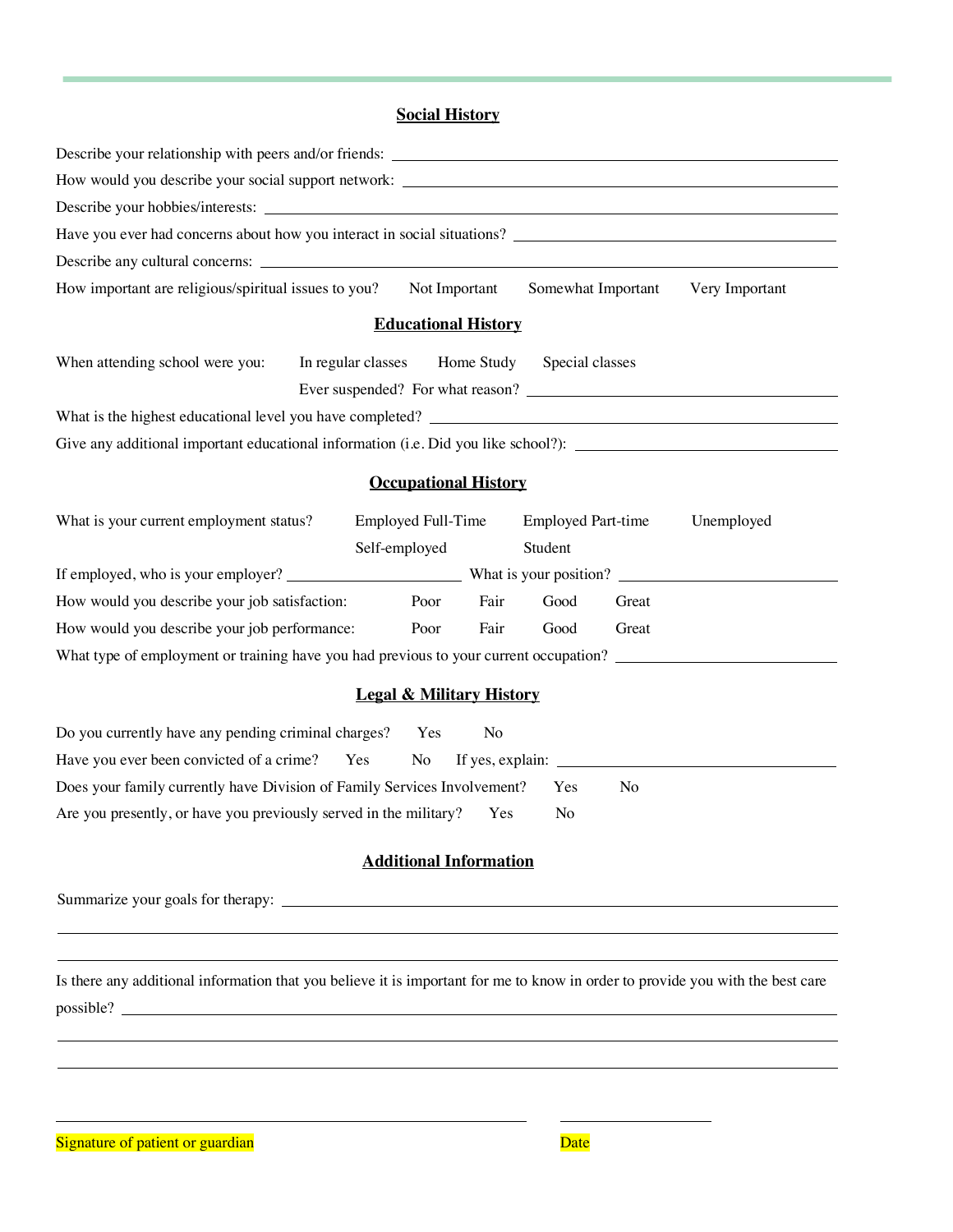# **TELEHEALTH INFORMED CONSENT AND HIPAA POLICY**

## **AGREEMENT FOR TELEHEALTH**

In Missouri, "telehealth" is defined as the use of medical information exchanged from one site to another via electronic communications to improve the health status of a patient. This form of service is usually live videoconferencing through a personal computer with a webcam, a smartphone with a camera, or a general voice-to-voice phone call.

Online therapy allows me to provide services to a broader geographic range of clients than in-person services. I am a licensed professional counselor in Missouri (#2015007032) and am able to serve clients throughout the state. *You must be located in the state of Missouri for me to conduct an online session with you.* 

This document provides information about the telehealth process and the business policies for Greta Aronson, LPC at State of Mind Kansas City. This document is important, so please take the time to read it carefully and ask about any items that seem unclear. By signing this form you indicate that you agree to and understand the psychotherapy process and business policies between you and your clinician, Greta Aronson, LPC.

## **INFORMED CONSENT**

Psychotherapy can have benefits and risks. As with most other forms of treatments, results cannot be guaranteed.

STATE OF MIND

Participation in therapy can result in a number of benefits to you. You may experience increased insight into your patterns of feeling, thinking, behaving and relating to others; improvement in your relationships; resolution of any symptoms that brought you into therapy; and insights, lessons, or techniques that will improve current and future life challenges.

Benefits to therapy require openness on the part of the therapy client. When information about your feelings, thoughts, behaviors, relationships, or other difficulties are withheld, it is not possible for the therapist to help you with them or to help you understand how they may be related (or not) to the issue for which you are seeking treatment. Benefits also require consistent attendance in therapy and work both in and outside of therapy sessions.

Therapy involves talking about experiences in your life that may cause you to feel difficult emotions. The goal is to work through, rather than get stuck in, difficult emotions or thoughts. During the process, you may experience painful thoughts or emotions (e.g. anger, hurt, frustration, or confusion). Some people notice an immediate sense of relief when they share their pain with someone else. Others may notice that their symptoms get worse, before they begin to get better. In either case, it's important to share your reactions to therapy.

It is important to talk to your therapist about these reactions to therapy when they come up. They may be a natural, tolerable, and expected reactions to your work in psychotherapy. Other times it may be necessary or preferable to change the pace of your therapeutic work if the feelings are too uncomfortable. Or, if the treatment is not helping, it is important to talk about other treatment options.

#### **SESSIONS AND PAYMENT POLICY**

Your first session/s will involve an evaluation of your needs. While evaluation is ongoing, the initial phase of evaluation will result in a discussion of your therapy goals and recommendations about how you might reach those goals. You and I will work together to reach a shared understanding of where your problems come from and what factors in your life contribute to keeping those problems in place. This information guides how you will move forward in resolving them. Should either of us determine that the type of treatment I can offer, or the mode of treatment (online) is not a good fit for you, or even if we find that I am not a good fit, I will share recommendations for the right type of treatment and provider.

While the specific methods of therapy will come from our assessment, it may be helpful for you to understand the general process. Initially, our work will be about getting to know and understand you, together. I make this as comfortable as possible by listening carefully, reflecting back what I hear so that you can let me know if I'm really "getting" you, and collaborating with you to form connections between your experiences with your feelings with your thoughts and your impulses or behaviors. We will also do things to bring immediate relief to areas of suffering – for example if you struggle with sleep or anger or anxiety, we'll assess it deeply and then practice strategies to overcome it.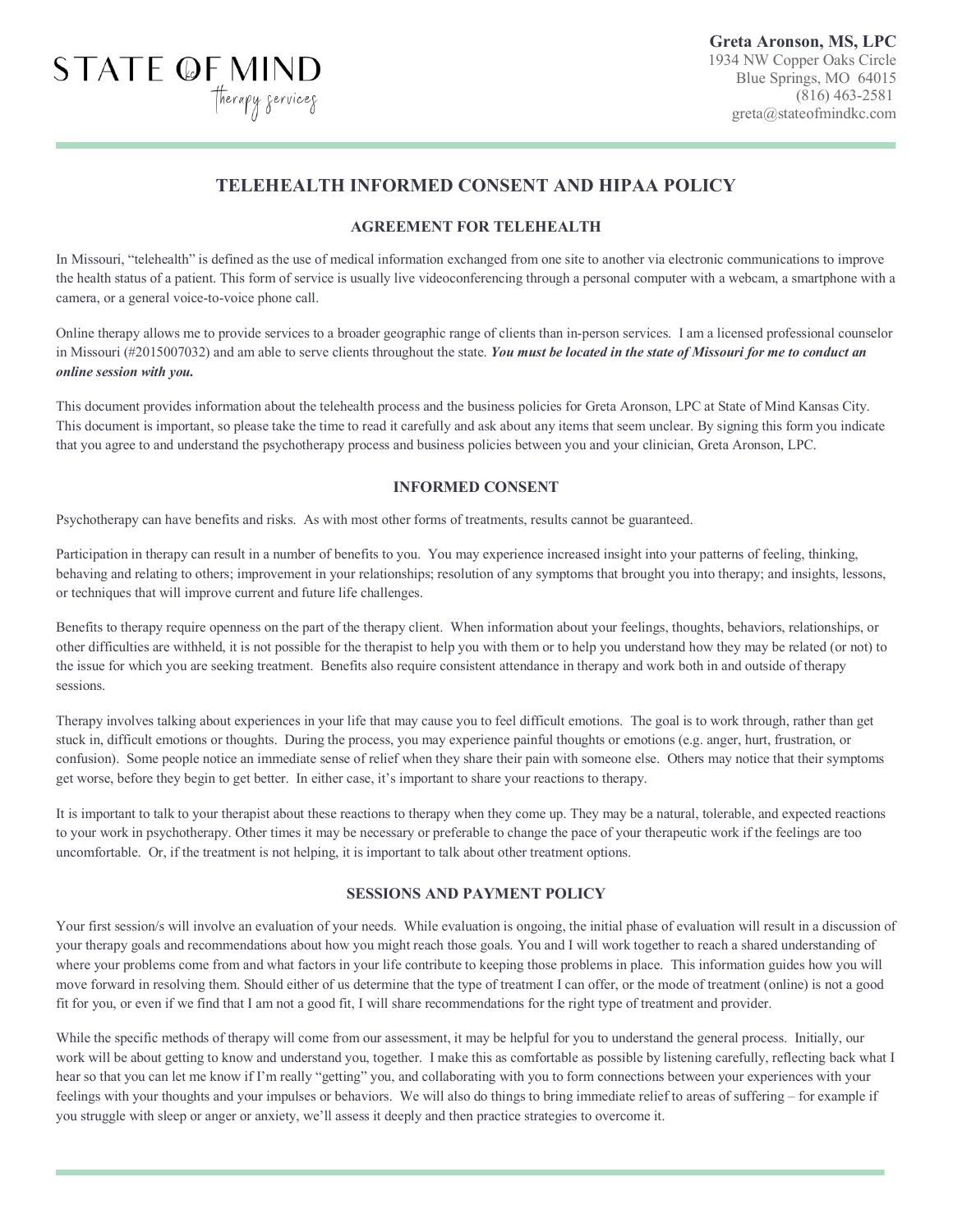If you have questions about any of the procedures used in the course of your therapy, their possible risks, the clinician's expertise in employing them, or about the treatment plan, please ask and you will be answered fully. You also have the right to ask about other treatments for your condition and their risks and benefits.

Therapy may also involve recommendations or referrals to additional services that support your wellness (e.g. psychiatrist, neuropsychologist, physician). In some cases these treatments are so vital and central to your recovery that your clinician is unable to ethically continue providing therapy without your concurrent treatment with these providers. Failing to follow these recommendations may result in impaired treatment progress, suicidal thoughts or actions, deteriorating medical condition, or termination of treatment with this clinician. Most often, however, these are recommendations and not requirements.

#### **TECHNOLOGY HOW-TO**

I encourage you to do a test log-in prior to our appointment to make sure that everything is working well on your side. You can check that your mic, speakers, and video are working this way. The link to log in to your Therapy Portal is **https://www.therapyportal.com/p/gka64015/**.

It takes a few seconds after you log into the waiting room for us to show up on each other's screens. That's normal. If it seems to be taking an inordinate amount of time, feel free to text, email, or call me so that we can troubleshoot together.

Please be sure to exit out of any programs that steal bandwidth prior to our sessions. Quit (don't just minimize) Skype, Google Drive back-up, or any other cloud backup service. Please ensure that no one in your home is streaming video or playing graphic-heavy online video games, as this will decrease our internet connection.

Tech issues are rare and usually very easy to solve. Turning things off and back on again typically fixes most issues.

## **ADDITIONAL PRO-TIPS FOR ONLINE THERAPY**

- If others will be nearby while you are in therapy, ensure that you have adequate privacy prior to session. Psychotherapy is serious work. You do not want to be interrupted.
- Turn off notifications on your computer and phone once we are connected.
- Bring tissues. If you were in my office, I'd provide them for you.
- You may be extra cozy because you are somewhere familiar to you and you may feel more casual because the work is online and you are used to socializing that way. Remind yourself prior to the session that you are here to do the meaningful work of positive change.
- Research says that the connection between therapist and client is the primary determinant of therapeutic change. I want to make sure that we connect well over video so in our first session, I'll share some tricks to make sure that we can look at each other, rather than the camera, when we talk. If it looks off to you, please let me know. Eye contact matters.

#### **STRENGTHS AND LIMITATIONS OF ONLINE THERAPY**

Telephone, chat, and video sessions have some advantages over in-person psychotherapy. Many of my clients share with me that it is more convenient (no commute) and more comfortable (in their own space). Some clients share that they feel more able to share "deep" things because it is online rather than in person.

Online therapy is not for everyone. If a client has a poor internet connection, a lack of privacy, or otherwise would simply be more comfortable meeting in person, it is better to connect them with a provider who offers that service if I'm unable to accommodate. It is important to consider if this applies to you and may impact your therapeutic progress. In some clinical situations, such as crises or suicidal or homicidal thoughts, in-person treatment may be the most appropriate treatment choice.

#### **CONFIDENTIALITY**

Information shared by a client during therapy sessions is confidential. This means that I do not share your information with anyone except with legally or ethically bound to do so. Those circumstances are as follows:

- I am required to report suspicion of child abuse, neglect, or abandonment
- I am required to report suspicion of elder/vulnerable adult abuse, neglect, or exploitation
- I will share important and relevant information to protect a person to whom you appear to be an imminent and/or immediate physical threat
- I will share important and relevant information to protect you from imminent or immediate and/or immediate physical threat to yourself
- I may be required by Court Order to disclose treatment information.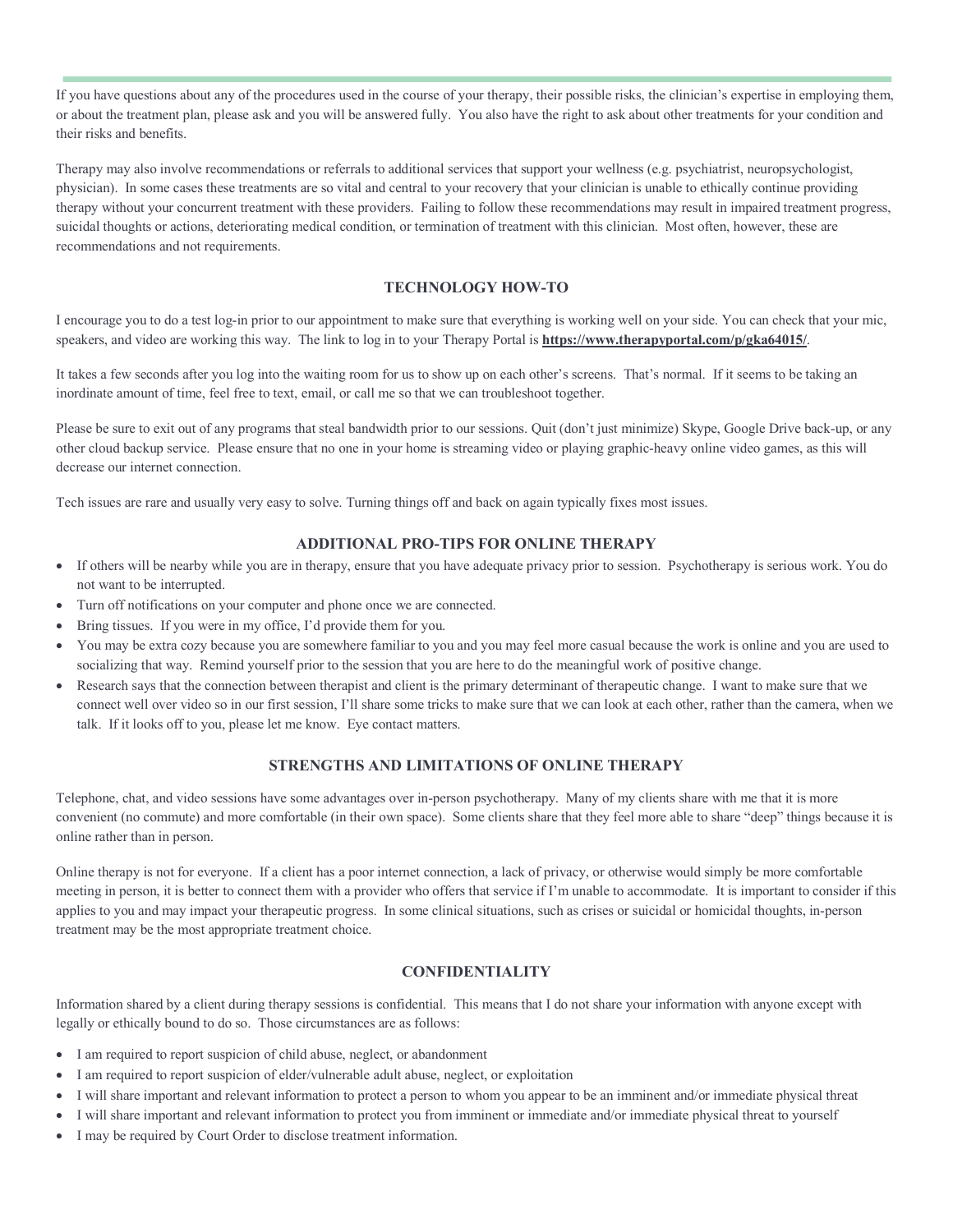Additionally, communication with me via any online or electronic means (i.e. email, text, video chat) is limited in security and thus your confidentiality may not be guaranteed. Please consider the limits of confidentiality in electronic communications outlined in more detail later.

In the event of an injury, illness, or other unexpected emergency situation that results in me becoming unavailable, your basic contact information (name and contact numbers or email) may be provided to a fellow clinician or associated professional. This will allow for your timely notification of appointment cancellations, as well as provide you with an opportunity to obtain further information regarding your continued care.

Considering all of the above exclusions, if it is still appropriate, upon your request, I will release information to any agency/person you specify unless I conclude that releasing such information might be harmful in any way. For any release of information, I will require a document to be completed detailing the information to be disclosed with your signature.

**Consultation:** I consult regularly with other professionals regarding my clients to provide the best care possible; however the client's name or other identifying information is never disclosed. The clients' identity remains completely anonymous and confidentiality is fully maintained.

**Confidentiality in Emergencies:** Should you enter a medical or psychological emergency, I need to know your location so that I am able to get help to you. Please share the location from which you will be conducting our sessions.

Physical Location of Client Receiving Services:

 $\mathcal{L}_\text{max}$  and the contract of the contract of the contract of the contract of the contract of the contract of

Please sign below to indicate that you agree to/will share your location with me at the beginning of session should it be different from the one listed above.

Should you need physical or emotional assistance (e.g. approaching a psychological emergency but not at the threshold of needing to be hospitalized, or feeling dizzy but not in need to an ambulance), I would like to be able to contact someone to assist you. I will contact the person named as your emergency contact on your intake form.

#### **CONFIDENTIALITY OF EMAIL, CHAT, CELL PHONE, VIDEO, AND FAX COMMUNICATION**

I use secure and encrypted video software for our sessions. I also use secure and unsecured email, phone, and faxing systems. However, I want you to be aware that if you do not also use secure/encrypted programs on your side of the communication, the communications may not be secure. I will adapt to your comfortability of sharing as we proceed. Security laws state that clients have the freedom to request or opt-in to less secure means of communication if they are aware of the risks, comfortable with them, and find it clinically helpful to do so.

I also want to acknowledge that while I regularly check in on the security of all of our ways of communicating, swift advances in technology preclude my ability to be certain of our security. Just as I cannot guarantee a physical office space isn't broken into, I also cannot guarantee the absolute security of our work online.

Please ensure that you, too, are doing your utmost to protect your privacy by considering who has access to your email, text messages, and so on before choosing online therapy. For example, I would discourage you from using your work email for our communications. Another way to protect your privacy is to sure to fully exit all online counseling sessions and emails before leaving your computer.

#### **SESSIONS AND PAYMENT POLICY**

**Length of Sessions:** All intakes and regular sessions are between 38-45 minutes. If a longer session is needed, we may schedule one and prorate it at the same rate of the regular 45-minute session rate. If sessions last more than 10 minutes over the normal 45 minutes scheduled, I reserve the right to prorate the total time. It is important that you regularly and promptly attend scheduled sessions.

**Lateness:** Please arrive to your online appointment on time. **If you are running late for whatever reason, we will still end the session by the 45 minute mark after the appointment start time.** Your full fee will be due even if you are late. If I am running late, I will always extend the time to allow a 38-45-minute session.

**Insurance**: I do not accept insurance. If you wish to seek potential reimbursement from your insurance company, I am considered an "out-ofnetwork" provider. It is your responsibility to ensure that you are covered if you choose to be reimbursed.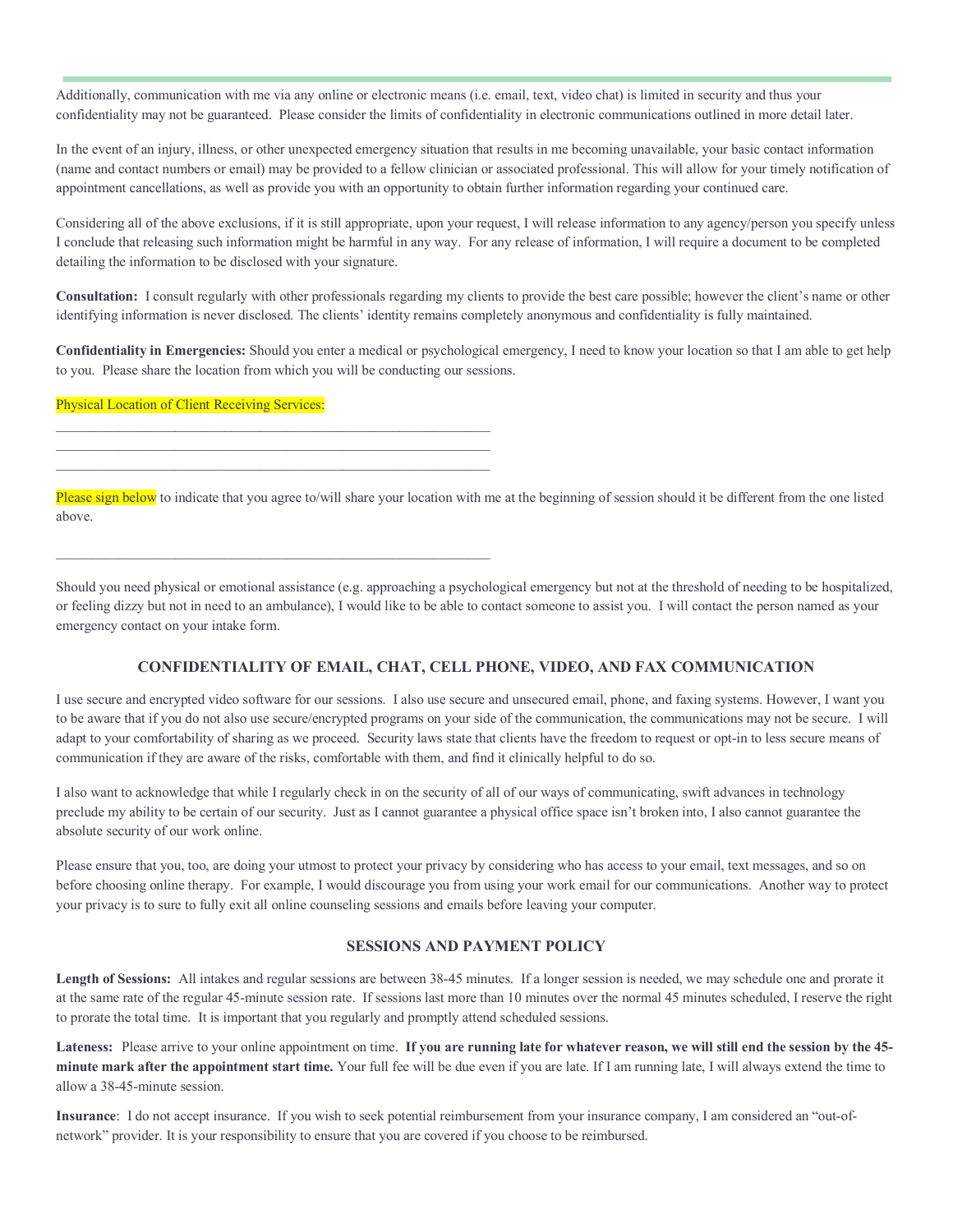**Rates:** Payments in the form of a debit or credit card are made at each session for the amount of \$130 per 38-45 minutes of service. Longer sessions and phone calls in excess of 10 minutes are to be prorated on the basis of this amount. The initial session will be billed at \$150, unless otherwise agreed upon. You are responsible for paying the full amount of fees which are not covered by insurance or other 3rd party payers. I reserve the right to terminate services for cause of unpaid balances.

#### **Responsible Party for Payment:**

**Standard Fee (38-45 minute session):** \$130 (unless otherwise agreed upon)

Please initial that you have read, understand, and agree to the following :

- I am responsible for the charges I incur as a result of counseling and/or assessment.
- \_\_\_ Charges are based on the amount of professional time used and/or set aside for the appointment.
- \_\_\_ A late cancellation or no-show charge of my *full session fee* will be billed to me if I do not notify my therapist 24 hours prior to my appointment. I understand my therapist will run my card on file for the full session fee at the time was service was to be rendered unless I request to hold the charge immediately.
- \_\_\_ All payments are due at the time of service unless other arrangements have been made in advance. I understand that if my credit card does not accept the charge, I will immediately make the payment to the practice.
- I am responsible for paying the full amount of fees which are not covered by insurance or other 3rd party payers.
- I will notify my therapist of any changes in my address and/or telephone number, or financial situation.
- I am aware that my account will be sent to collections if I have an unpaid balance for more than 90 days. If your account is referred to an outside collection agency, the cost of that service will be added to your bill.

**Credit Card Authorization:** I authorize Greta Aronson, LPC to keep my signature and card information electronically on file in the Therapy Notes EHR software. I understand that I am required to leave a card on file in order to receive telehealth services. I understand this is a HIPAA-compliant platform and I am willing to assume the risk for keeping this information on file. I understand that I still have the option to pay cash or check at each session, if I choose.

I authorize the charging of my card on file as indicated above for both **session payment** and **cancellation fees**. I also authorize the automatic charging of my credit card on record for any balance left 30 days after the time of service. I acknowledge that credit card transactions could be linked to protected health information. I understand that I may ask for and be provided a receipt of payment at any time. I understand that I may ask for a copy of this contract at any time.

#### **Cardholder's Signature** Date **Date** Date of *Cardholder's Signature* Date of *Date* Date of *Date* Date of *Date* Date of *Date* of *Date* of *Date* of *Date* of *Date* of *Date* of *Date* of *Date* of *Date* of *Date* of

**I fully understand and agree to the terms and conditions stated above regarding the payment policy.** 

| <b>Responsible Party's Signature</b> |  | Date |
|--------------------------------------|--|------|
|--------------------------------------|--|------|

**Other Professional Fees:** Fees and payment schedules for other professional services will be contracted as they are needed. Examples include report writing, consultations, psychological testing, test interpretations, preparation of records, treatment summaries, court appearances, and school visits.

Legal proceedings that require my participation will incur additional charges. These include all professional time, including preparation and transportation costs, even if I am called to testify by another party. Due to the difficulties of legal involvements, the charge for preparation and attendance at any legal proceeding is \$300.00 per hour. I am unwilling to be a witness, provide expert testimony, or provide evaluations in any child custody, divorce, domestic or other civil/criminal court proceedings. These services are outside the scope of my expertise and the professional services I provide in my practice.

**Reminder Emails**: You will receive appointment reminders 2 days in advance of your appointment start time from TherapyPortal.com. The Portal is part of TherapyNotes, which is a HIPAA-compliant electronic health record system that holds all protected health information and credit card information. I will also be able to send you documents through the Therapy Portal.

**Cancellation Policy and Fees**: I understand that it may be necessary to cancel an appointment. If you are unable to attend a scheduled appointment, you must notify me at least 24 hours before to your appointment time. **If you do not notify me 24 hours ahead of time or simply do not show up to your appointment, you will be charged your full session fee.** Variance from this policy is at my discretion.

**Non-payment of Fee:** If you have not paid for your sessions and do not respond to my attempts to contact you to work out a payment plan, I have the option of using legal means to secure the payment. This may involve hiring a collection agency or going through small claims court. In most collection situations, the only information I release regarding a patient's treatment is his/her name, the nature of services provided, and the amount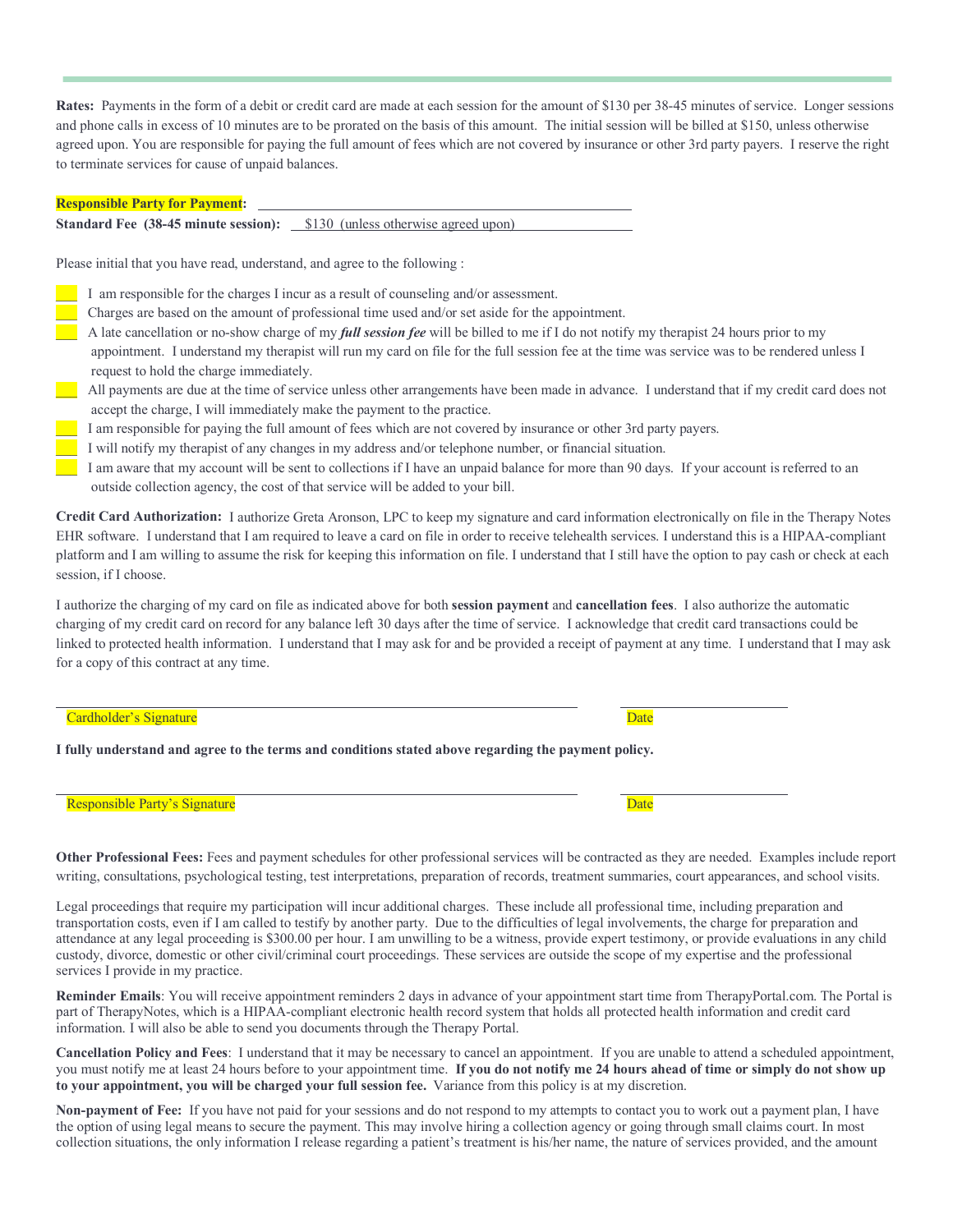due. By coming to see me, you agree to this policy. A late fee of 20% of the unpaid balance will be charged each month that a balance remains unpaid.

If you become involved in legal proceedings that require my assistance, you will be expected to pay for all of my qualified time, including planning and transportation costs. Due to the complicated nature and difficulty of legal involvement, the fee is \$300 per hour.

## **CONTACT POLICY**

**Phone Calls:** I am not immediately available by phone. I provide a voicemail for non-emergency situations, i.e. rescheduling, cancellations, and clinical updates. I make every effort to return your call within 24-48 hours, with the exception of weekends/holidays.

**Risks of Communication by Email, Text Message, and Other Non-Secure Means:** It may be useful during the course of treatment to communicate by email, text message, or other electronic methods of communication. Be informed that these methods, in their typical form, are not confidential means of communication. If you use these methods to communicate with me, there is the potential chance that a third party may be able to intercept these messages. Some of the potential risks you might encounter using these methods of communication include:

- People in your home or other environments who access your phone/computer/other devices that you use might read your email or text messages
- Loss of your cell phone, computer, or other devices
- Email accounts can be hacked
- Text messages and emails are stored on servers
- Third parties on the Internet (i.e. system administrators) monitor Internet traffic might intercept your communication

Please limit the use of electronic communications to issues related to scheduling and/or billing. There may be situations in which you request that I send "growth work" reminders or documents that we create in session. If you choose to email me, please be aware that my email responses will be brief. Depending on the circumstances, I may choose to call you to discuss the matter directly. I will not respond to text messages that are not related to scheduling/billing or outside of regular business hours. *I will not, under any circumstances, give therapeutic responses or help via electronic communications.* If you need to discuss a clinical matter with me, please call to schedule an appointment or wait so we can discuss it at your next session.

**Text Messaging:** I will receive and respond to text messages at (816) 463-2581 regarding scheduling and billing Please be advised that text messages are unencrypted forms of communication and could result in an unintended breach of confidentiality. Any texts you send may also become a part of your legal medical record and will need to be documented and archived in your chart.

**Email:** Feel free to communicate with me regarding scheduling and billing via email at greta@stateofmindkc.com. I will do my best to assure your confidentiality through email but due to viruses, hackers, etc., no email correspondence can be guaranteed to be confidential. Do not send any information that you would consider to be sensitive information through email. Emails may also become part of your legal medical record.

**Emergency and Crisis Support:** I do not provide 24-hour crisis services. As an individual provider who is not in a group practice, I am generally in a therapy session during working hours and am unavailable outside of working hours. If a life-threatening crisis should occur, contact a crisis hotline, call 911, or go to a hospital emergency room. If it is likely that you may need crisis support, let's discuss this so that I can be sure you have the level of care you need. You deserve support that matches your needs.

Social Media: In order to protect our relationship, I cannot accept invitations to social events or social media requests. Should we run into each other socially in person or online, I will never acknowledge working therapeutically with you. While you are welcome to visit my professional social media pages or website, I would discourage you from leaving messages there that make it obvious you are a client, simply to better protect your privacy and anonymity.

#### **METHODS OF COMMUNICATION**

Be aware that basic demographic details like your name, email, and location are considered Protected Health Information (PHI) as is anything clinical in nature like your diagnosis or clinical material. Please initial next to each item you consent to.

I consent to allow Greta Aronson, LPC to use unsecured email, cell/VoIP phone text messaging, calls, faxes, or voicemail to transmit to me the following protected health information:



Information related to the scheduling of meetings or other appointments

\_\_\_\_ Information related to billing and payment

Information that is clinical in nature (e.g. treatment summaries, diagnosis)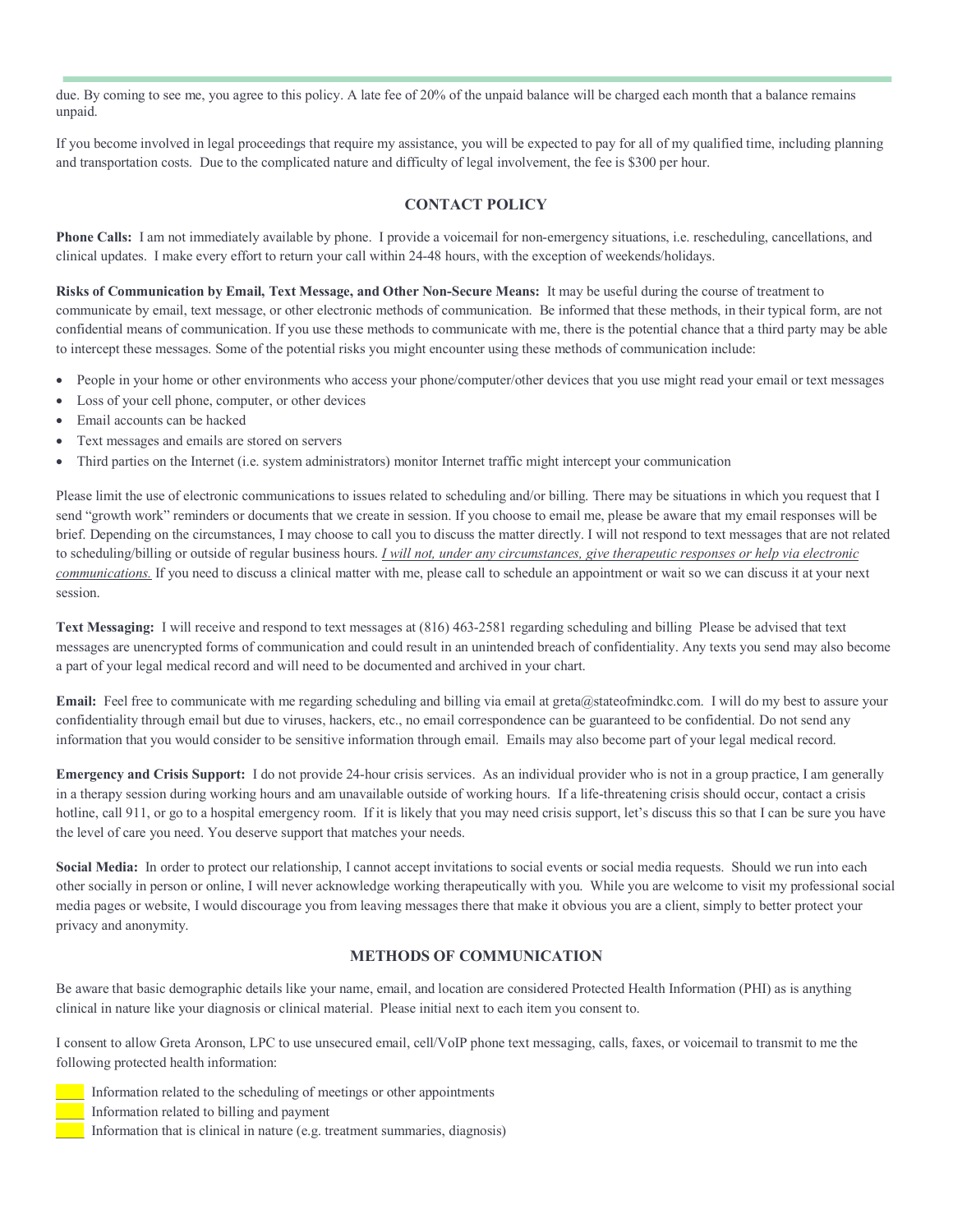We will discuss the options you opted into in our meeting including the clinical utility of communicating in any of the ways mentioned above to decide together if we want to include them in your treatment. Should we decide to share more than basic administrative materials electronically, we need to discuss it first in session so that we can weigh the pros and cons. The delivery of any electronic communication can be intercepted, misdirected, or delayed. Decisions about this should be thoughtful, collaborative, and mutually acceptable.

#### **DISCHARGED FROM CARE**

Psychotherapy is typically terminated when it becomes reasonably clear that the client no longer needs care. So that you can process the termination of the therapeutic relationship, a final appointment is helpful when ending therapy. This final appointment can be used to review your therapeutic growth, to plan next steps, and to process the termination of therapy.

If you do not show up to your appointment(s), and/or do not return calls or emails, it will be assumed that you are wanting to discontinue your therapeutic work and you will be discharged from care. You may schedule an appointment after being discharged upon my approval.

Both the therapist and the client have the right to end counseling at any time.

#### **LITIGATION LIMITATION**

Due to the nature of the therapeutic process and the fact that it often involves making a full disclosure with regard to many matters which may be of a confidential nature, it is agreed that should there be legal proceedings (such as, but not limited to divorce and custody disputes, injuries, lawsuits, etc.) neither you (client) nor your attorney, nor anyone else acting on your behalf will call on me to testify in court or at any other proceeding, nor will a disclosure of the therapy records be requested.

#### **AGREEMENT**

By signing below, you acknowledge you have read the proceeding information, understand your rights as a client, and agree to psychotherapy services under these conditions. Additionally, your signature below indicates that you understand that I, Greta Aronson, LPC, am an independent practitioner; therefore, the providers I contract with (e.g. my video software, my billing software, etc.) are not responsible for or involved in your care or treatment. Your signature below also indicates that you have been informed of the risks, including but not limited to your confidentiality in treatment, the transmission of your protected health information by unsecured means, and that you may terminate this consent at any time.

Client Name (printed) and the contract of the Authorized Signature and Date of Date

Please sign and date to signify that you have read and understand the HIPAA Privacy Practices Notice included with this paperwork by law:

Authorized Signature Date **Date** Date of the Contract of the Date of the Date of the Date of the Date of the Date of the Date of the Date of the Date of the Date of the Date of the Date of the Date of the Date of the Date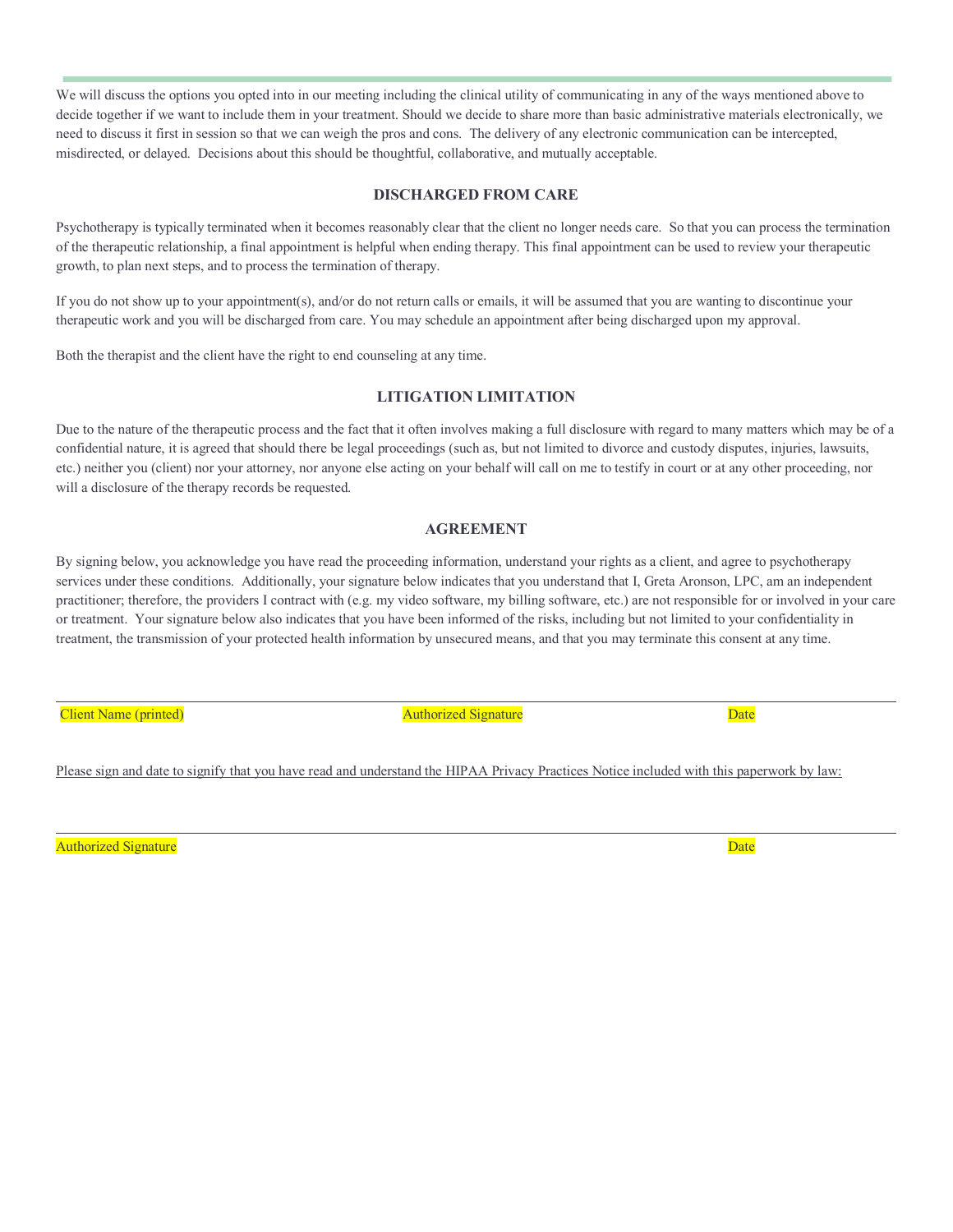# **HIPAA PRIVACY PRACTICES NOTICE**

This notice describes the parameters of HIPAA, how mental health and medical information about you may be used and disclosed, and how you can get access to this information. Please review carefully.

#### **I.** Uses and Disclosures for Treatment, Payment, and Health Care Operations

State of Mind Kansas City, LLC (DBA Greta Aronson) may use or disclose your protected health information (PHI), for treatment, payment, and health care operations purposes with your consent. To help clarify these terms, here are some definitions:

- "PHI" refers to information in your health record that could identify you.
- "Treatment, Payment, and Health Care Operations"

-- Treatment is when we provide, coordinate, or manage your health care and other services related to your health care. An example of treatment would be when we consult with another health care provider, such as your family physician or another psychologist.

-- Payment is when we obtain reimbursement for your healthcare. Examples of payment are when we disclose your PHI to your health insurer to obtain reimbursement for your health care or to determine eligibility or coverage.

-- Health Care Operations are activities that relate to the performance and operation of our practice. Examples of health care operations are quality assessment and improvement activities, business-related matters such as audits and administrative services, and case management and care coordination.

- "Use" applies only to activities within our practice such as sharing, employing applying, utilizing, examining, and analyzing information that identifies you.
- "Disclosure" applies to activities outside of our practice, i.e. releasing, transferring, or providing access to information about you to other parties.

#### II. Uses and Disclosures Requiring Authorization

Greta Aronson may use or disclose PHI for purposes outside of treatment, payment, or health care operations when your appropriate authorization is obtained. An "authorization" is written permission above and beyond the general consent that permits only specific disclosures. In those instances when we are asked for information for purposes outside of treatment, payment or health care operations, we will obtain an authorization from you before releasing this information. We will also need to obtain an authorization before releasing your Psychotherapy Notes. "Psychotherapy Notes" are notes that have been made about our conversation during a private, group, joint, or family counseling session, which have been kept separate from the rest of your medical record. These notes are given a greater degree of protection than PHI.

You may revoke all such authorizations (of PHI or Psychotherapy Notes) at any time, provided each revocation is in writing. You may not revoke an authorization to the extent that (1) we have relied on that authorization; or (2) if the authorization was obtained as a condition of obtaining insurance coverage, law provides the insurer the right to contest the claim under the policy.

#### **III.** Uses and Disclosures with Neither Consent nor Authorization

Greta Aronson may use or disclose PHI without your consent or authorization in the following circumstances:

- Child Abuse- If I have reason to suspect that a child has been injured as a result of physical, mental or emotional abuse or neglect or sexual abuse, we must report the matter to the appropriate authorities as required by law.
- Adult and Domestic Abuse If I have reasonable cause to believe that an adult is being or has been abused, neglected or exploited or is in need of protective services, I must report this belief to the appropriate authorities as required by law.
- Health Oversight Activities I may disclose PHI to the Missouri State Committee of Counselors for a proceeding before the Board, if necessary.
- Judicial and Administrative Proceedings If you are involved in a court proceeding and a request is made for information about the professional services we provided you and/or the records thereof, such information is privileged under state law. We will not release information without the written authorization of you or your legally appointed representative or a court order. The privilege does not apply when you are being evaluated for a third party or where the evaluation is court ordered. You will be informed in advance if this is the case.
- Serious Threat to Health or Safety If I believe that there is a substantial likelihood that you have threatened an identifiable person and that you are likely to act on that threat in the foreseeable future, we may disclose information in order to protect that individual. If we believe that you present an imminent risk of serious physical harm or death to yourself, we may disclose information in order to initiate hospitalization or to family members or others who might be able to protect you.
- Worker's Compensation I may disclose PHI as authorized by and to the extent necessary to comply with laws relating to worker's compensation/other similar programs, established by law, that provide benefits for work-related injuries or illness without regard to fault.

#### **IV.** Patient Rights and State of Mind Kansas City, LLC/Greta Aronson Duties

# Patient's Rights:

- Right to Request Restrictions You have the right to request restrictions on certain uses and disclosures of PHI. However, we are not required to agree to a restriction you request.
- Right to Receive Confidential Communications by Alternative Means and at Alternative Locations You have the right to request and receive confidential communications of PHI by alternative means and at alternate locations. (For example, you may not want a family member to know that you are being seen at my office.) On your request, we will send your bills to another address.
- Right to Inspect and Copy You have the right to inspect or obtain a copy (or both) of PHI in our mental health and billing records used to make decisions about you for as long as the PHI is maintained in the record. We may deny your access to PHI under certain circumstances, but in some cases you may have this decision reviewed. On your request, we will discuss with you the details of the request & denial process.
- Right to an Accounting You generally have the right to receive an accounting of disclosures of PHI. On your request, we will discuss with you the details of the accounting process.